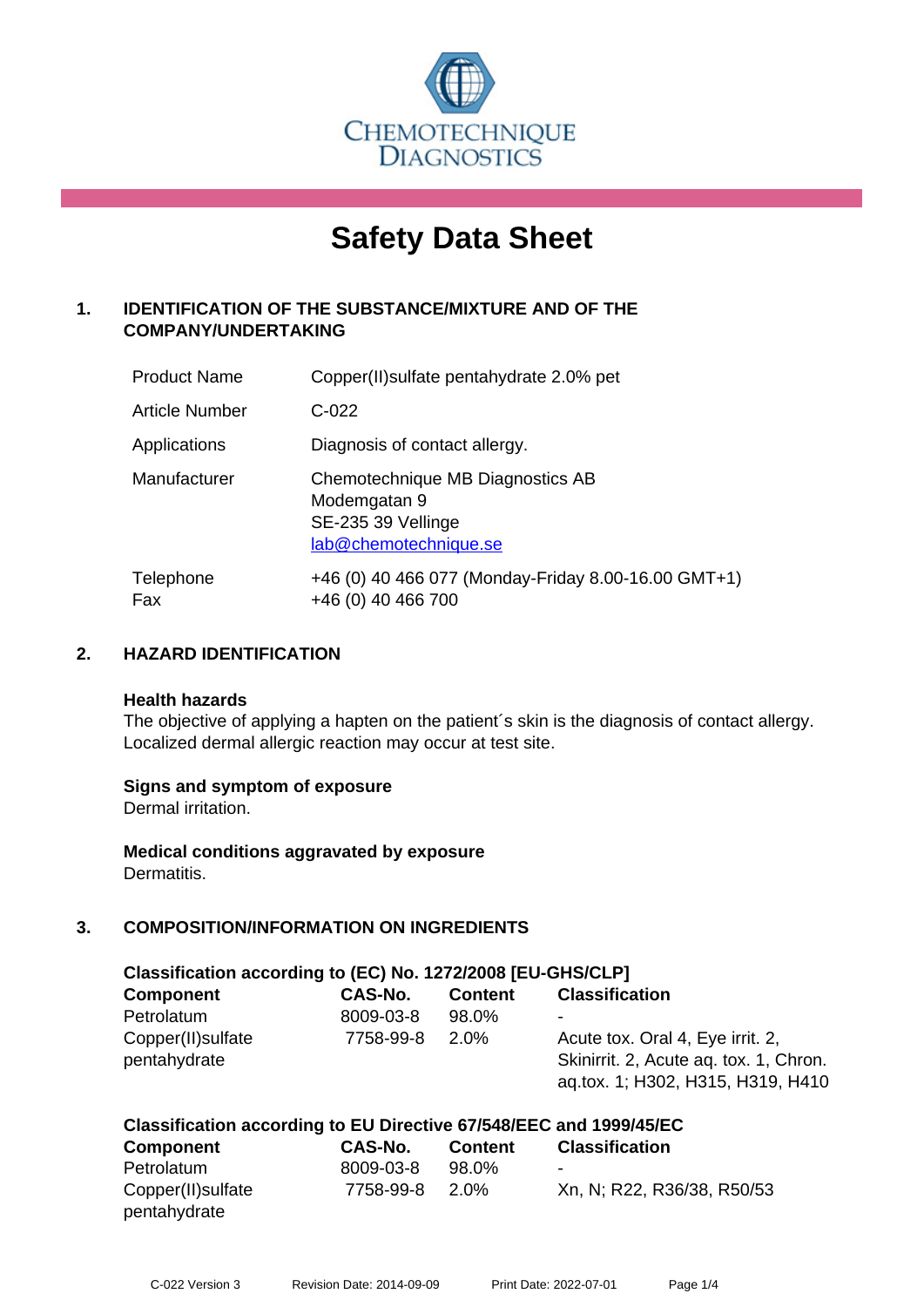#### **4. FIRST AID MEASURES**

**Emergency and first aid procedures**

Obtain medical attention.

#### **5. FIRE-FIGHTING MEASURES\***

#### **Suitable extinguish media**

CO2, powder or water spray. Fight larger fires with water spray or alcohol resistant foam.

# **For safety reasons unsuitable extinguishing agents**

Water with full jet.

# **Special protective equipment for fire-fighters** Wear self-contained respiratory protective device. Wear fully protective suit.

\*Data is shown for petrolatum only

#### **6. ACCIDENTAL RELEASES MEASURES**

**Steps to be taken if material is released or spilled** Contain and place in a closed container.

# **7. HANDLING AND STORAGE**

**Precautions to be taken in handling and storage** Store dark at 5-8°C. Avoid extended exposure to light. FOR EXTERNAL USE ONLY.

# **8. EXPOSURE CONTROLS/PERSONAL PROTECTION**

**Respiratory protection** Not required.

**Ventilation** Local exhaust.

**Protective gloves** Disposal gloves.

# **Eye protection**

Not required with normal use.

#### **Work/Hygienic practices**

Wash hands after each use.

#### **9. PHYSICAL AND CHEMICAL PROPERTIES**

Odour **Odourless** 

Appearance Pale Blue Semi-solid

Melting point\* 50-55° C

Boiling point\* No data available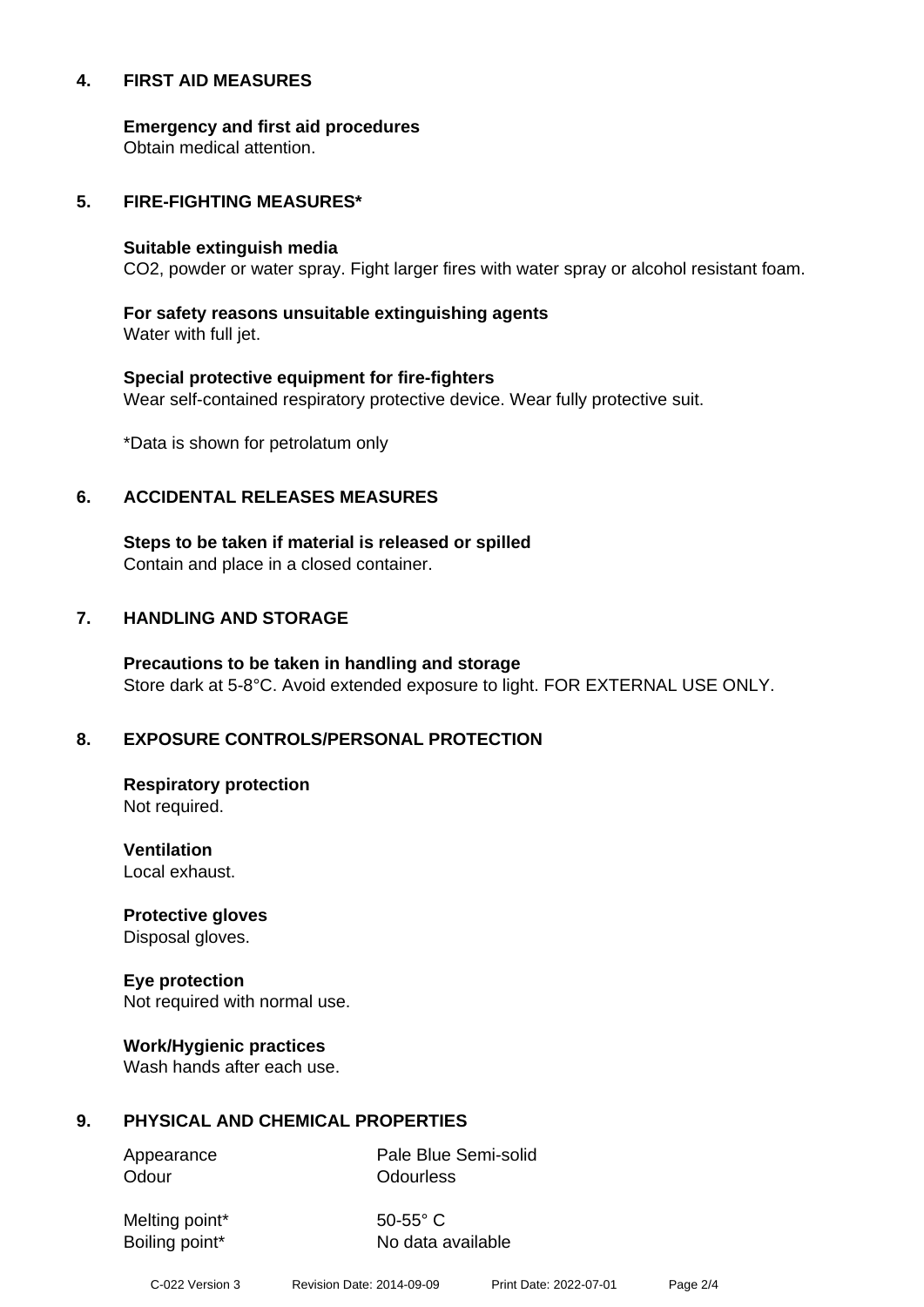Flash point\*  $>100^{\circ}$ C Density\* No data available. Solubility in/Miscibility with Water\*

Self ignition\* Product does not self ignite. Danger of explosion\* Product does not present an explosion hazard. Insoluble

\*Data is shown for petrolatum only

# **10. STABILITY AND REACTIVITY**

#### **Incompability**

May react with strong oxidizing agents.

#### **Stability**

Stable at recommended storage conditions.

#### **Hazardous byproducts**

Combustion may generate CO, CO2 and other oxides.

#### **Hazardous polymerization**

Will not occur.

#### **11. TOXICOLOGICAL INFORMATION**

No data available.

#### **12. ECOLOGICAL INFORMATION**

No data available.

# **13. DISPOSAL CONSIDERATIONS**

#### **Waste disposal method**

Comply with federal, state/provincial and local regulation.

#### **14. TRANSPORT INFORMATION**

Not dangerous goods.

#### **15. REGULATORY INFORMATION**

The classification is according to the latest editions of the EU lists, and extended by company and literature data.

#### **16. OTHER INFORMATION**

#### **Text of H-statements and R-phrases mentioned in Section 3**

| Acute tox. Oral 4 |                           | Acute toxicity, Oral (Category 4) |            |  |
|-------------------|---------------------------|-----------------------------------|------------|--|
| Eye irrit. 2      |                           | Eye irritation (Category 2)       |            |  |
| Skin irrit. 2     |                           | Skin irritation (Category 2)      |            |  |
| C-022 Version 3   | Revision Date: 2014-09-09 | Print Date: 2022-07-01            | Page $3/4$ |  |